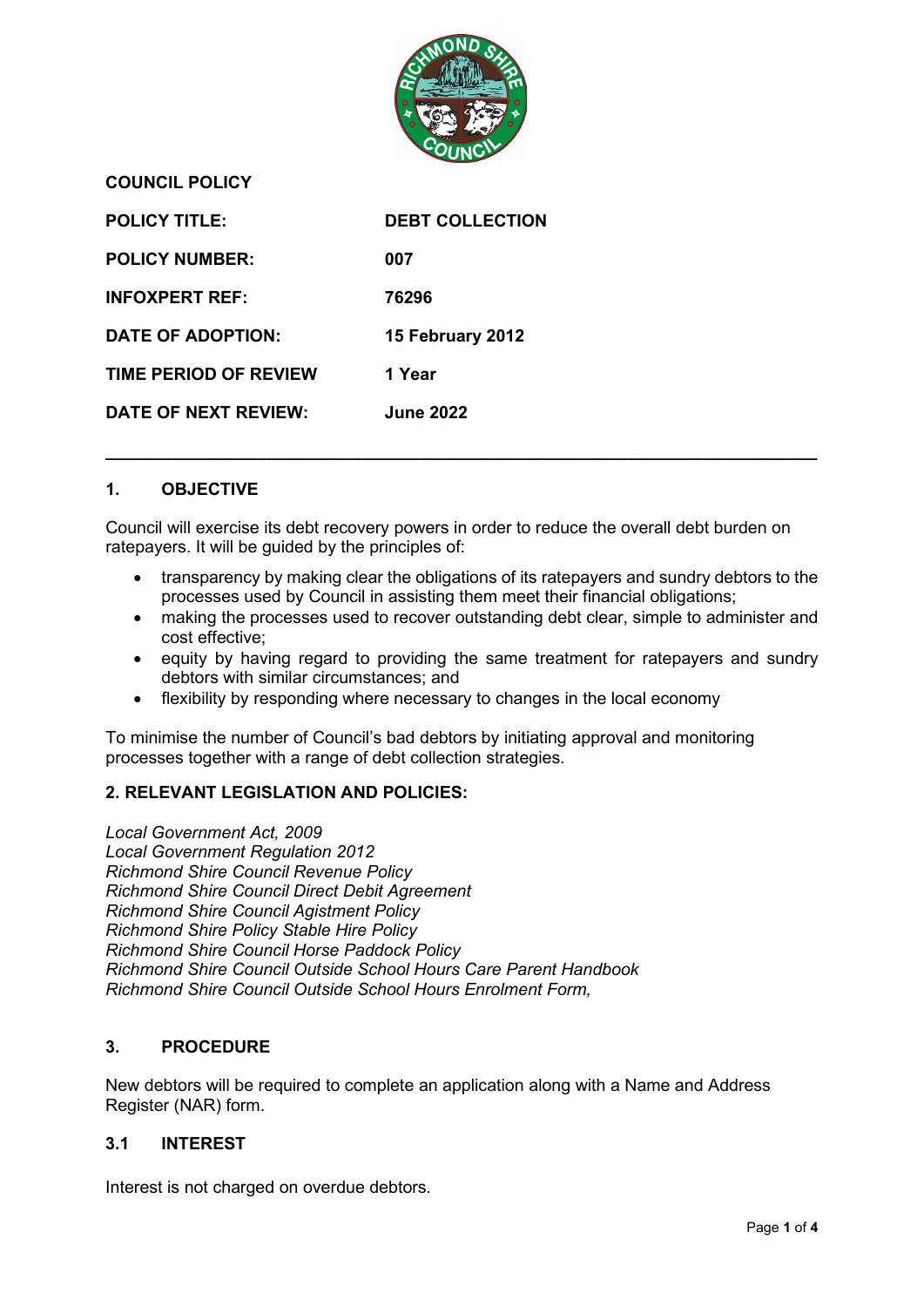Unpaid rates will bear an interest charge of 8% plus 0.03% (the maximum allowed as prescribed by the Reserve Bank Bond Rate as at 31 March of each year, which for 31 March 2021 was 0.03%). This is compounded daily if outstanding sixty (60) days after each levy date in accordance with Section 133 of the Local Government Regulations 2012.

# **3.2 RATE ARREARS**

The *Local Government Act 2009* (hereinafter referred to as the Act) provides for mechanisms to recover an overdue rate. These mechanisms are: -

• recovery in a court of competent jurisdiction as a debt

• recovery by way of sale of land.

Before such action is taken, the following recovery arrangements are to be employed: -

## **RATES OVER 60 DAYS IN ARREARS AFTER THE RATE PAYMENT IS DUE**

A letter be sent to the ratepayer via **registered post** as a final reminder encompassing the following content: -

- the amount of the overdue rate.
- details of interest accumulating on the amount.
- that payment or offer to pay by instalments is required within 14 days.
- that if payment is not obtained with 14 days collection proceedings for recovery of the outstanding amount will be taken without further notice.

In accordance with Council's Revenue Statement interest charges will commence on outstanding balances.

An offer to pay by instalments in this manner must be made in writing and approved by the Chief Executive Officer or Director of Corporate Services, such arrears of rates to be fully paid by 30 June of the current financial year. Agreements outside of these terms shall be referred to Council for approval.

*\* Should an arrangement to pay by instalments be entered into debt recovery action shall be suspended whilst the arrangement is being maintained. In accordance with the Local Government Act interest shall not be charged on outstanding amounts whilst the arrangement is in place.*

Should the rate remain unpaid after 14 days and no payment arrangements entered into (or awaiting ratification by Council) the debt shall be referred to Council's Solicitors or Collection Agency for collection action.

## **RATES 3 MONTHS TO 12 MONTHS IN ARREARS AFTER THE RATE IS DUE**

Rates Officer to monitor the progress of the collection action by the Solicitors or Collection Agency and compile a monthly report on debt recovery actions.

Where this action does not bring full payment, the debt shall be referred to Council to undertake the filing of the debt in the Magistrates Court either by way of a minor debt claim in the Minor Debts Court or in the normal jurisdiction of the Magistrates Court.

## **FOR RATES AT LEAST 12 MONTHS IN ARREARS AFTER THE RATE IS DUE**

In respect of the following classes of land: -

- a) Vacant land, or
- b) Land used solely for commercial purposes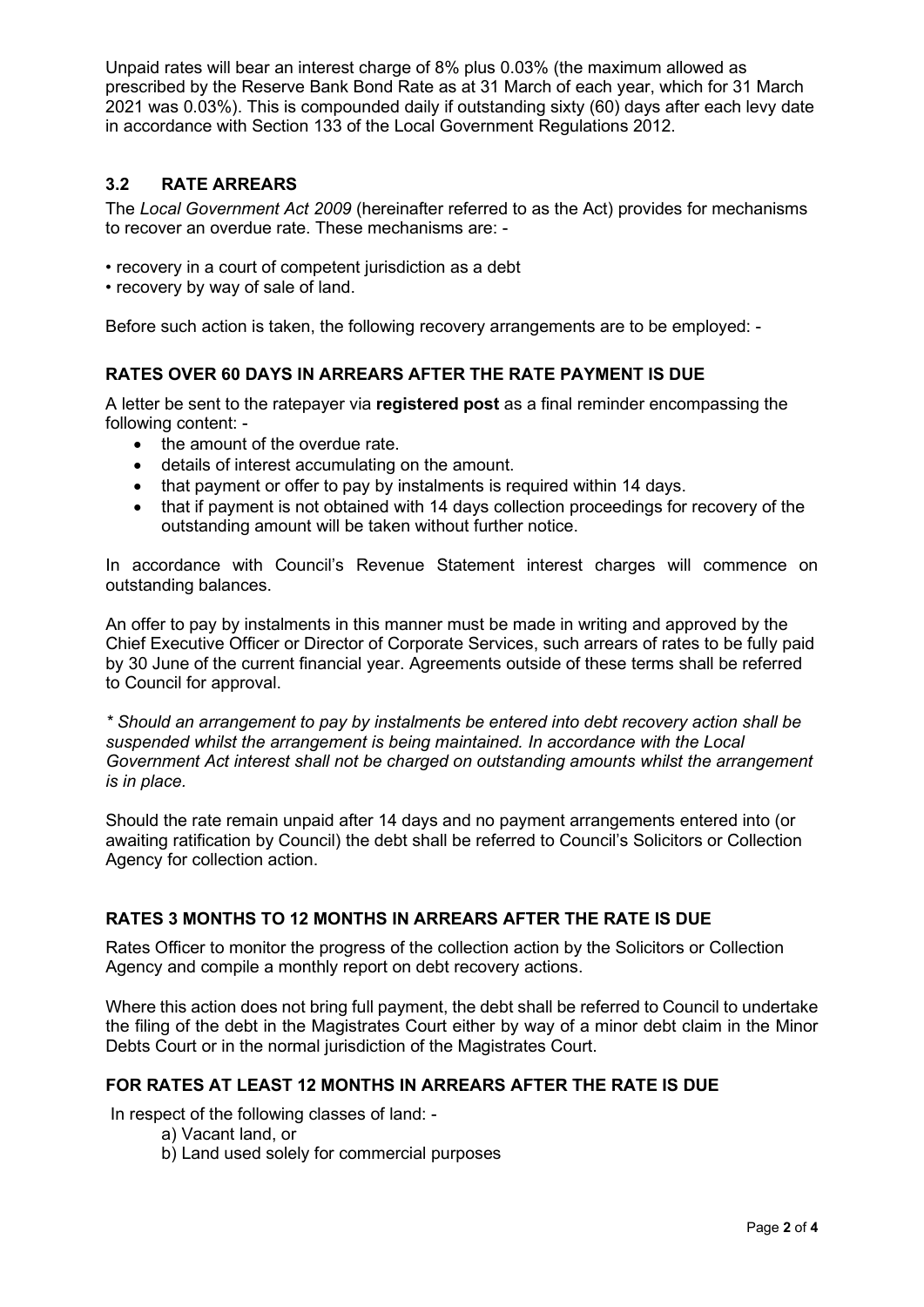Council may enact the provisions of Chapter 4 Part 12 under the Local Government Regulation 2012 and make application for a judgement from the Magistrates Court to proceed with sale of land*.*

## **FOR ALL OTHER RATES BEING THREE (3) YEARS IN ARREARS AFTER THE RATE IS DUE**

Council will enact the provisions of Chapter 4 Part 12 under the Local Government Regulation 2012.

# **3.3 SUNDRY DEBTORS' ARREARS**

Households may maintain more than one account with Council for the provision of different services, however all accounts held in that person's name must comply with the debt collection policy to be permitted a post-paid account. Should one account default all accounts featuring that debtors name will default.

Council has a thirty (30) day account policy for all debtors. Statements will be issued monthly.

# **(1) ACCOUNTS 30 TO 60 DAYS ARREARS AFTER THE INITIAL INVOICE**

A statement will be issued with a reminder sticker.

## **(2) ACCOUNTS 60 TO 90 DAYS IN ARREARS AFTER THE INITIAL INVOICE**

The issue of a notice advising that the account has been referred to Council's Suspended Debtor List. The debtor is required to pay any outstanding debt before any further services are provided by Council. Once the debtor has paid the outstanding debt the credit status will be reinstated.

Should payment not be received, or a payment plan entered into, the account shall be referred to the Nil Credit List.

## **(3) ACCOUNTS 90 DAYS OR MORE IN ARREARS AFTER THE INITIAL INVOICE**

The issue of a notice advising the debtor they are now on the Nil Credit list and failure to pay will result in the debt being referred to Council's chosen debt collection agency.

Payment will be required in advance from the debtor when requesting future services. They will be provided with a quote first and payment must be received before the works commence.

Debtors can request a plan to pay by instalments with the options of weekly or fortnight payments to cover the owed debt within a two (2) month period. This must be made in writing and approved by the Director of Corporate Services. Failure to adhere to the payment plan will result in being placed on the Nil Credit List and further action being taken as required.

A debtor may request removal from the Nil Credit list once all outstanding payments are made by providing the request in writing to be approved at a Council meeting by resolution.

## **(4) ACCOUNT 120 DAYS OR MORE IN ARREARS AFTER THE INITIAL INVOICE**

The issue of a notice advising the debt has now been referred to the Council's chosen debt collection agency. There is no further correspondence with the debtor once the collection agency has been engaged. The Debtor Officer will monitor the progress of the collection and provide a status report to the Director of Corporate Service every month.